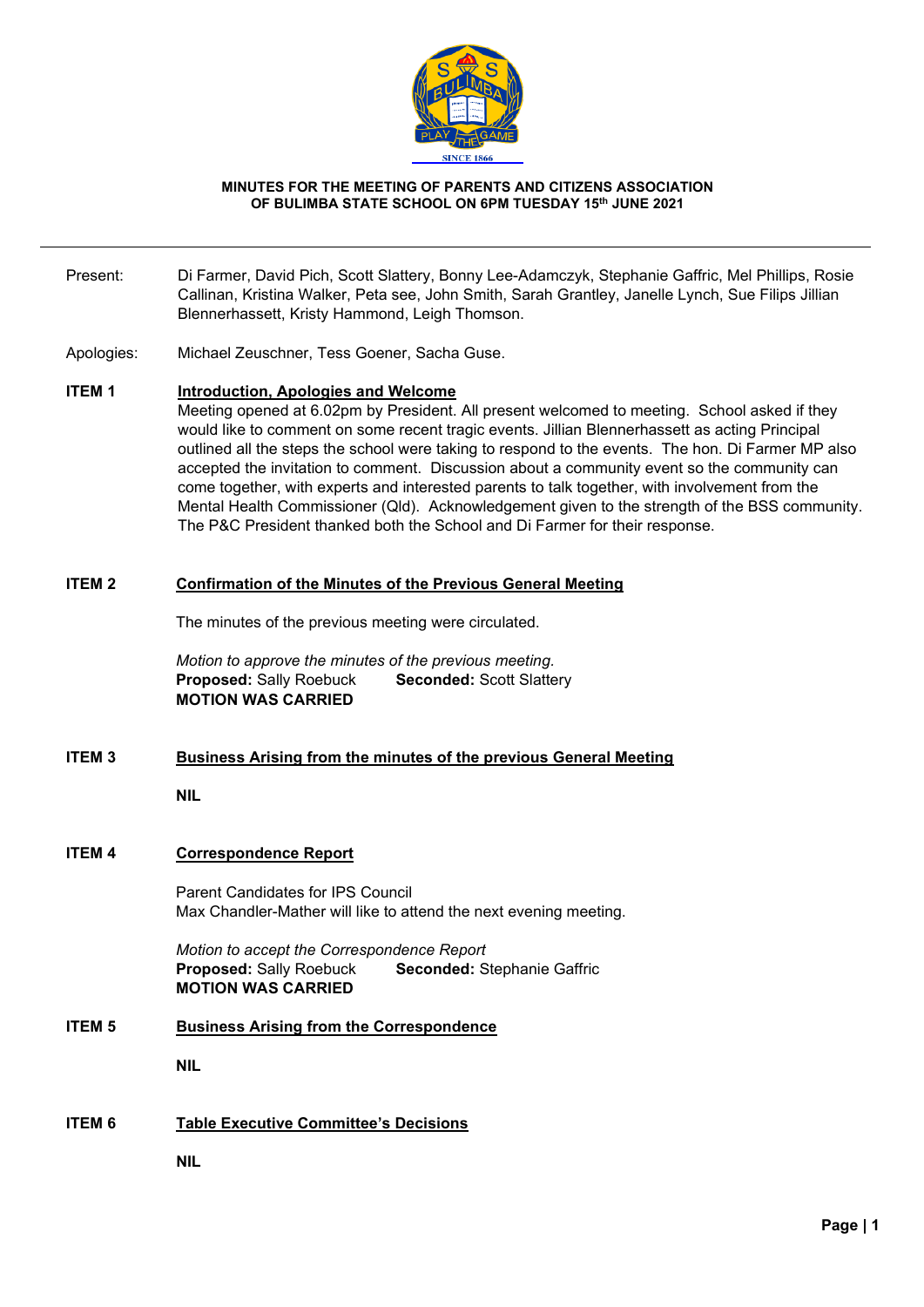# **ITEM 7 Treasurer's Report and Financial Statement, and any business arising from the Treasurer's report and financial statement**

Treasured report cirulated prior and tabled by Treasurer. Thank you to all involved in the successful management of the Trivia Night at the Bulimba Golf Club.

*Motion to accept the Treasurer's Report* **Proposed:** Bonny-Lee Adamvzyk **Seconded:** Sarah Grantley

# **ITEM 8 Business Unit reports and financial statements and any business arising from the business unit reports and financial statements**

Report circulated prior to the meeting. Change happening to Child Care Management Software. Policy and Prodecure Annual review and Update outlined. Thank you to Smart Bites, Janelle, Brett and everyone involded in the Sports Carnival endeavor.

*Motion to approve reviewed policies and endorse the 2021 Policy and Procedure updates for OSHC* **Proposed:** Dave Pich **Seconded:** Scott Slattery **MOTION WAS CARRIED**

*Motion to approve the Business Unit Reports*  **Proposed:** Stephanie Gaffric **Seconded:** Peta See **MOTION WAS CARRIED**

# **ITEM 9 Sub Committee Reports**

**Swim Club – Season Finished**

# **ITEM 10 Other Working Groups**

# **ITEM 11 Principal's Report**

Report tabled by acting Principal. OLA (outdoor learning area) will be closed from Term 3.

*Motion to approve the Principal's Report* **Proposed:** Dave Pich **Seconded:** Stephanie Gaffric **MOTION WAS CARRIED**

# **ITEM 12 President's Report**

Report Tabled by President Outline of plan for Sally Roebuck's Maternity leave will be given at next meeting. Burn Event happening in July, launch for happen in a couple of week after the Road Closure permit is in hand. Wine Drive will be run at the start of term 3 – with a taste test in the hall Golf Day in October Puberty Talks for years 5 & 6, a provider has been approached and dates are being secured. Overview next meeting.

*Motion to approve the President's Report* **Proposed:** Sarah Grantley **Seconded:** Stephanie Gaffric **MOTION WAS CARRIED**